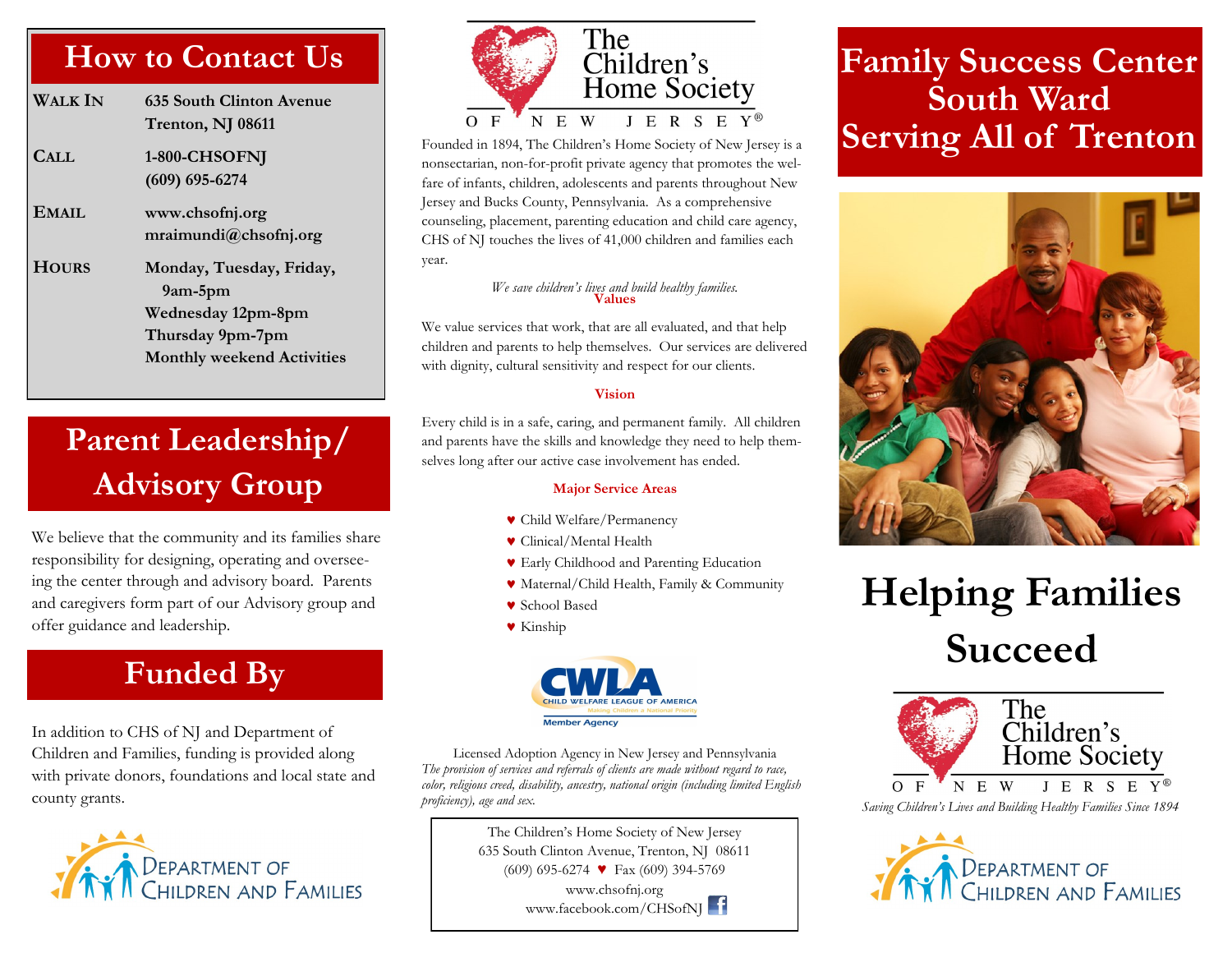### **What is a Family Success Center?**

F amily Success Centers are community-based, family-centered neighborhood gathering places where **any community resident** can go for family support, information and services. All services are **Free and Confidential**.

The purpose of a Family Success Centers is to enrich the lives of children and adults by making families and neighborhoods stronger. We welcome grandparents raising grandchildren as well as caregivers.



### **Goals**

The goals of Family Success Centers are to:

- **Promote family well-being**
- Link families to community services
- Empower and support families
- Provide culturally sensitive programs
- Help families identify and build on their own strengths

### **Programs & Services**

Our Family Success/Parent Child Center adheres to the Principles of Family Support Practice for the delivery of all core and expanded services.

#### **Nurturing and Attachments**

- Bebés Unidos Resultados Positivos (BURP) Program
- Fun with Books and Music Program
- Modeling Interactions with Pride
- Community Peer Lactation Consultants
- Breastfeeding Support Group
- Mother's Nursing Room
- **Prenatal Nutrition Classes**

### **Parenting & Child Development**

- Prenatal Health Education & Support Group Program
- **V** Nurturing Curriculum
- Parent Support Groups
- Linkages to prenatal clinics and social service agencies
- Father Enrichment Program
- Childbirth Classes

#### **Parental Resilience**

- Mujeres, Amigas y Apoyo (MAYA) Mentoring Program
- Financial Literacy Workshops
- Individual & Family Counseling Referrals & Support
- Adult Literacy Program & Referrals

#### **Social Connections**

- Latino Parenting Conference
- Latino Advisory Committee
- Parent Advisory/Leadership Committee

#### **Concrete Support/Services for Parents**

- Family Resource Lounge
- **FREE Pregnancy Tests**
- **v** Computer Classes
- Food and Clothing Donations
- **v** Interpretation and Translation
- Transportation & Meals during Group Activities

## **Commitment to Quality Services**

- Parents are empowered to advocate for their families and assume leadership roles
- Families will receive support in dealing with the stress of parenting and everyday issues
- Family Success Center will promote positive outcomes for children, youth, and families
- There is an increase in parent, family and community involvement through formal and informal support networks



### **Referral Sources**

- Self-referrals
- Word of Mouth (Friends/Family/Coworkers)
- Prenatal Clinics and Hospitals
- Community Providers
- Clergy
- $\bullet$  Local county and state government